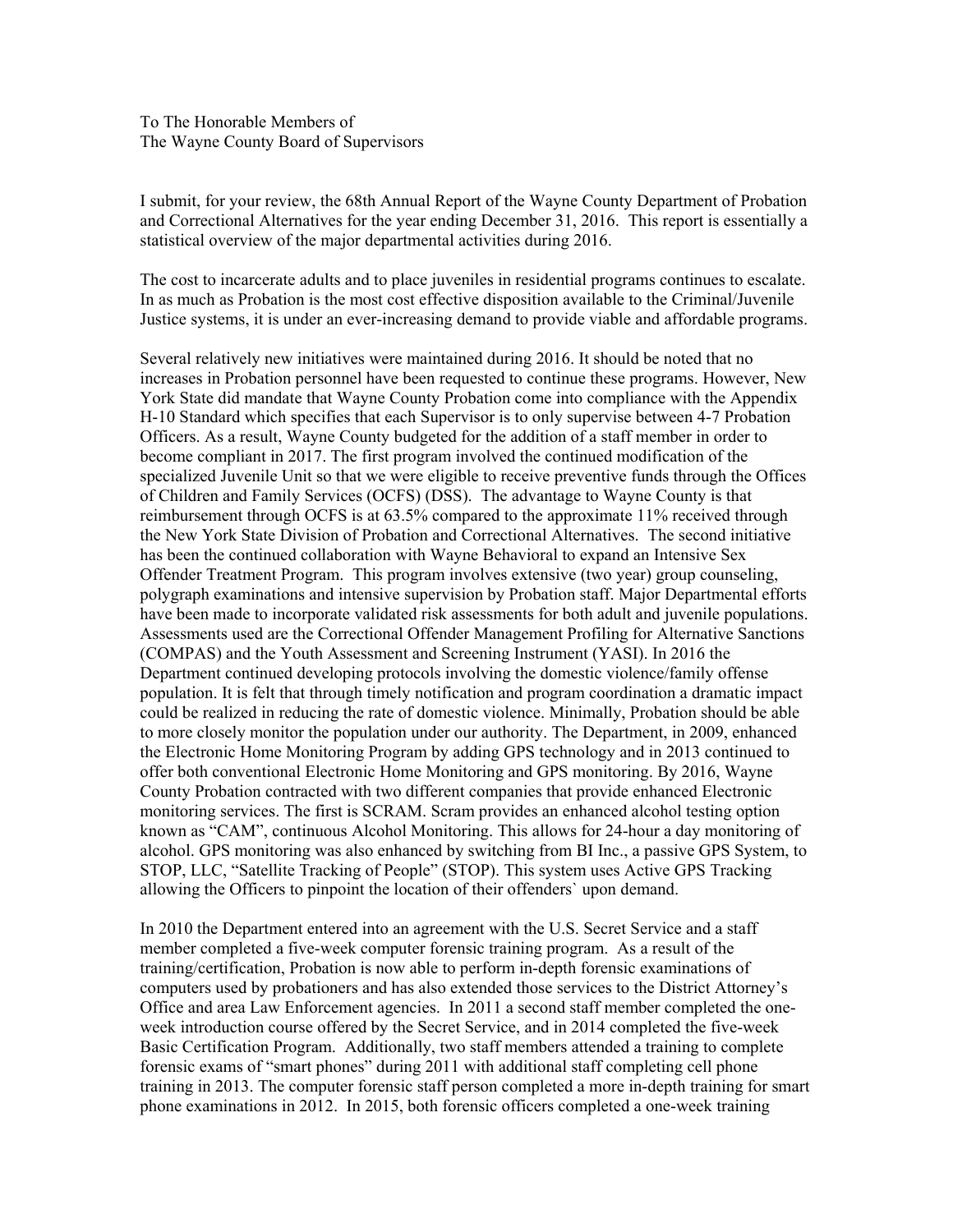program on new forensic investigative software (NUIX). In 2016 the same two staff members both attended an additional training for Nuix Windows Investigations; one attending the Mobile Device Examiner (MDE) and the other attending Network Intrusion Response Program (NITRO). It is noted that much of the continuing training in the field of forensics has been paid for by either the Secret Service or through our departmental forfeiture fund; established under the U.S. Department of Justice Equitable Sharing Program.

Another new program that began in 2010 was a result of New York State enacting Leandra's Law, requiring individuals convicted of DWI to have Ignition Interlock Devices (IID) installed in vehicles that they own or operate. At years end, this Department was supervising/monitoring 391 IID cases (Probation and Conditional Discharges) with 100 IID's installed.

During 2013 four staff members completed certification as facilitators for the evidence based, cognitive program, Thinking for a Change (T4C). During 2015 these officers conducted two 13 week (26) group sessions in an attempt to positively modify probationers' actions and further reduce recidivism. In 2016, there were no groups conducted. Looking forward to 2017, I have asked the instructors of T4C to make arrangements for at least two sessions to be completed.

The Department's Probation Supervision caseload as of December 31, 2016 was 719**.** Total cases including Conditional Discharges, Community Service, Money Judgments, Ignition Interlock and transfer cases in which jurisdiction was retained totaled 2324. A breakdown of Probation's Supervision Caseload is as follows: County Court (felons) 370 (51%), Justice Court (misdemeanants) 267 (37%), Family Court 24 (3%), juveniles supervised in Diversion Programs 32 (5%) and Interim Supervision cases 26 (4%).

Probation has been and continues to be a major participant in Wayne County's Drug Court Program. Initial Probation involvement in Drug Court required approximately .5 fte to meet that Court's needs. Due to the increased enrollment in Drug Court by the second year, Probation staff obligations became the equivalent of one (1) full-time position. In 2009 the New York State Legislature enacted the Rockefeller Drug Law Reform which has enabled more defendants to be Probation eligible. Drug Court, during 2016, had forty-one (41) participants of which six (6) successfully completed (graduated) from the program and one (1) was transferred to another county; two (2) participants were unsuccessful. Due to the nature in which probationer's problems are introduced to the Court, 23 Violations of Probation (Interim Supervision) were filed and 8 updated Pre-Sentence Investigations were generated. Effective December 31, 2016 twenty six (26) probationers were active in the Drug Court Program.

The Wayne County Department of Probation and Correctional Alternatives employs the theories of graduated sanctions. As a result, the Department participates in programs of: Diversion, Restitution Collection, Community Service, required In-Patient and Out-Patient Programs, Electronic Monitoring, Cognitive Skills Training (T4C) and OWDS (Offender Workforce Development Specialist), Specialized D.W.I. Unit, Intensive Supervision for Adults and Juveniles, Shock Probation Program, Conditional Release, Interim Probation Supervision, Enhanced Sex Offender Program, Drug Court participation and supervision/monitoring of Ignition Interlock Devices. Additionally, this Department has recognized the need for networking with other agencies. As a result, both the administration and line staff have taken an active role in planning groups and task forces centering on such areas as alcohol/drug offenses,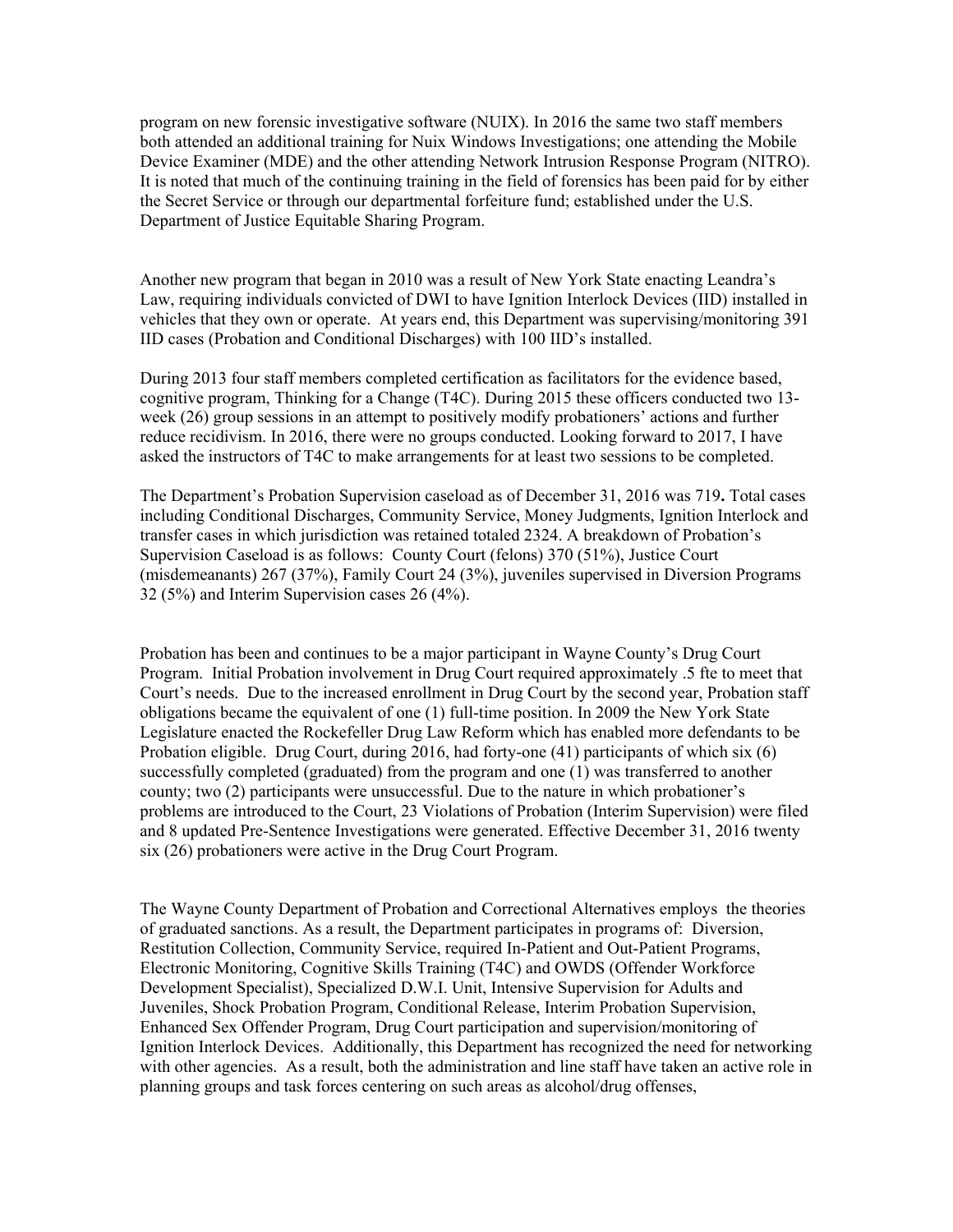domestic/family violence, sexual offenses, juvenile offenders, runaway and homeless youth, victims, jail protocols, crime coordination, etc.

The Intake Division processed a total of 85 Juvenile Delinquency Appearance Tickets, 29 Person In Need of Supervision referrals and 263 Family Offense cases during 2016.

In 2016, the Probation Department continued as the County agency responsible for the coordination of juvenile detention and primary responsibility falls upon the Department's Intake/Juvenile Unit. Wayne County's adjusted bed day for non-secure detention in 1997 was 2312. In 1998, Probation's first full year of oversight, bed days totaled 1517. The number of bed days in 1999 was 1646, 1752 in 2000, 1203 in 2001, 1481 in 2002, 1154 in 2003, 834 in 2004, 668 in 2005, 944 in 2006, 396 in 2007, 342 in 2008, 452 in 2009 and 382 in 2010. In 2011, due to the severity of the juvenile cases and the decisions of the presiding magistrates, Wayne County experienced a significant increase to 735 bed nights of non-secure detention. In 2012 non-secure bed nights dropped to a more acceptable level of 488. The decrease in non-secure bed nights continued in 2013 utilizing 394, in 2014 the utilization of 328 and in 2015 utilizing 213. Wayne County does not have a dedicated secure bed as do many counties. Probation is extremely concerned with the potential of numbers/cost rising due to factors beyond Probation's control (i.e. Court adjournments, lack of resources, children with chronic needs.) In 2009, 131 bed nights of secure detention were purchased, 221 bed nights in 2010 and 35 in 2011. The year 2012 saw, due to several serious juvenile offenses, an increase to 410 secure bed nights, 278 bed nights were used in 2013 and 2014 realized a further reduction to 73. In 2015 we saw an increase to 123. Probation continues to collaborate with agencies to plan strategies to deal with Juvenile/PINS problems, placement cost and early intervention. The year 2016 brought yet another increase to 360 bed nights. Also, 2016 saw fewer juveniles actually placed in a non-secure setting, but, due to a few cases being adjourned for an excessive period of time, the number was elevated. The funds for delivering early intervention and common sense programs may be reduced or eliminated which will ultimately result in higher numbers and greater expense for the County. Additionally, New York State is seriously considering raising the age of criminal responsibility from 16 to 18. This change is scheduled to occur for 16 year olds in 2018 and 17 year olds in 2019. If this initiative takes place a greater burden will be placed on the Juvenile Justice System, as 16 and 17 year olds will be dealt with as a juvenile. Also of great concern, is the rumor that Ontario County may be closing down the Hopewell Detention Facility. This would eliminate our one contracted bed, thus creating a greater burden on the unit to secure a detention bed when absolutely needed.

In addition to overseeing detention, the Intake/Juvenile Unit has provided expedited dispositional investigations to Family Court, in an attempt to shorten the length of placement along with supervision to the more intensive juvenile cases.

In 2016, Probation received 538 orders for pre-plea, pre-sentence and pre-dispositional investigations. A breakdown in the total number of "P.S.I.'s" ordered reveals that 32 investigations were ordered for Family Court, 242 ordered for Supreme and County Courts and 264 investigations ordered for Justice Courts.

The Wayne County Department of Probation and Correctional Alternatives is the agency designated to collect restitution payments ordered by the Courts and disperses those funds to the victims. Additionally, the Department collects fines, surcharges, Court ordered fees and imposes, as well as collects, fees for Supervision and Electronic Home Monitoring. The total collections for 2016 were as follows: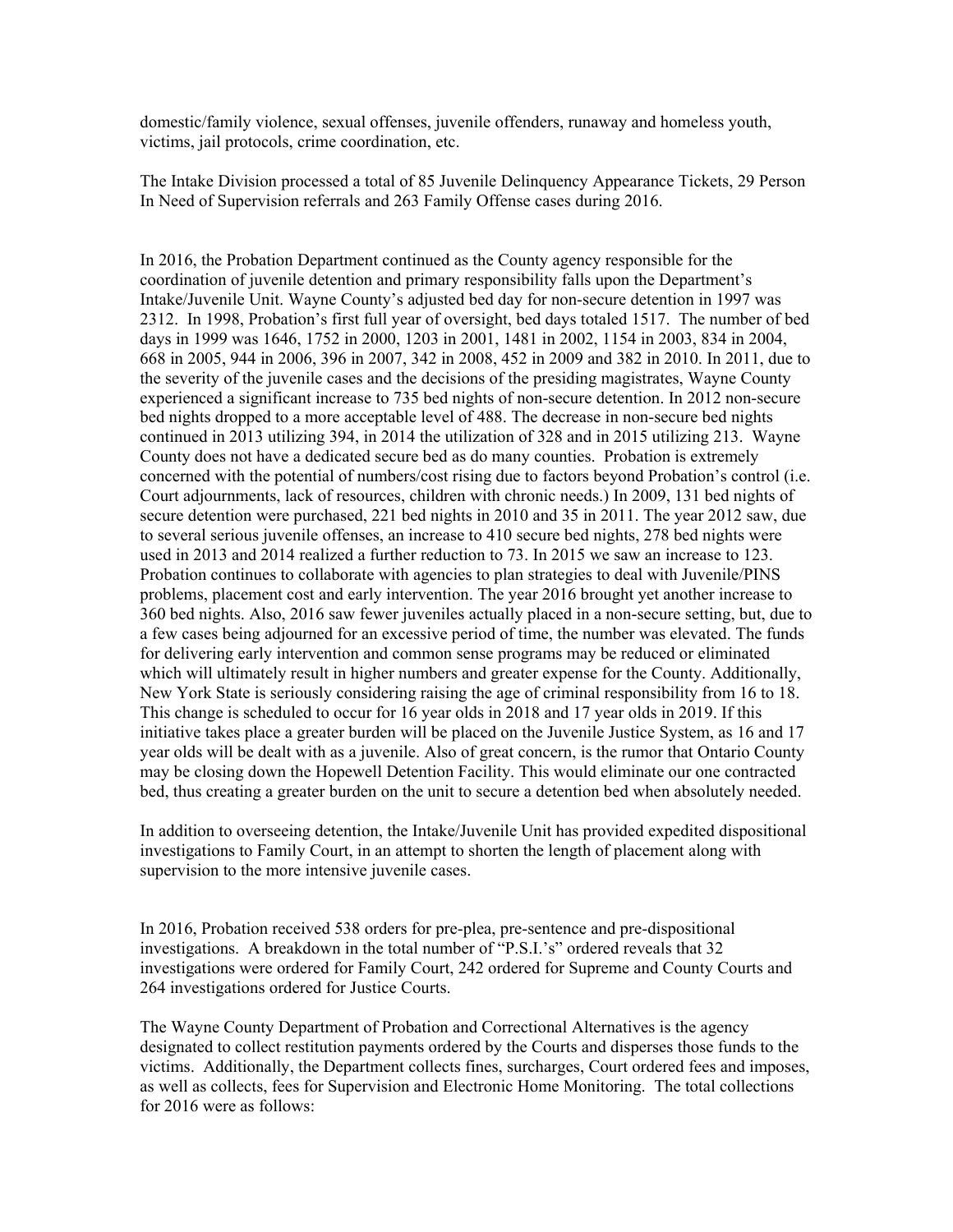| Restitution             | \$87,830.50 |
|-------------------------|-------------|
| Designated Surcharge    | \$2,064.81  |
| Fines                   | \$56,966.33 |
| Mandatory Surcharge     | \$36,607.85 |
| <b>EM</b> Fees          | \$11,548.00 |
| <b>Supervision Fees</b> | \$39,473.45 |
| Drug Testing Fees       | \$9,389.00  |

The Person In Need of Supervision Diversion Program completed its eighteenth year in 2016. The overall P.I.N.S. intake numbers have stabilized due to the additional effort to keep this population from entering the Juvenile Justice System. It is believed that entering the "system" through Probation Intake dramatically increases the chance of adjudication and potential placement into an extremely expensive out-of-home placement. Probation, when possible, is diverting cases from intake and attempting to exhaust all program referral options before formal diversion or petitioning. During 2016, 29 PINS cases were open for service. If preventive funding for Probation services is dramatically reduced, or eliminated, the County will need to reconsider its current PINS structure and in all likelihood should remove the Lead Agency status from Probation, moving that responsibility to Social Services (who would still be eligible for the enhanced preventive funds.)

The Community Service Program completed its twenty-ninth year in 2016. This program oversees the Community Service placements ordered by County, Justice, and Family Courts and, in conjunction with the Sheriff's Department, operates the Weekend Work Program. The Weekend Work Program significantly reduces the number of intermittent (weekend) sentences by giving Courts an alternative to that disposition. In 2016, 105 referrals were made to the Community Service Program for a total of 5,257 hours. If not for this program participants would have received a total of 876 days of jail. Based on the 2016 per diem rate of \$210.00 for incarceration in the Wayne County Jail this program realized a total County savings of \$183,960.00 in 2016. Cumulatively, since inception, the Community Service Program has produced savings of \$5,564,570.04

On December 31, 2016, there were 387 employable adult probationers, 317 (82%) were employed in some capacity. It should be noted, however, that a correlation between unemployment and recidivism are closely linked. In 2017 there will continue to be a Department wide effort to increase the number of employed probationers addressing both unemployment and under employment.

The Electronic Monitoring Program (EM) completed its twenty-ninth full year of operation in 2016. The EM Program has the ability to monitor alcohol consumption via a transdermal ankle bracelet which provides for continuous alcohol monitoring of the offender based on per diem contract with SCRAM. The program also entered into a per diem contract with STOP (Satellite Tracking of People, GPS units). During 2016 this extremely effective program saved a total of 7,561 jail days which reflects a daily program average of 20.72 participants. Per the Wayne County Sheriff's Department, the projected per diem cost of an inmate at the Wayne County Jail in 2016 was \$210.00. Computing jail cost at \$210.00 per day per inmate, this program realized \$1,587,810.00 in savings to the County in 2016. Total program savings, since inception, stands at \$21,229,481.94

The Drug Testing Program, in its twenty-first year of operation, continues to offer a valuable tool to Probation's programs. It is commonly understood that an overwhelming number of crimes are